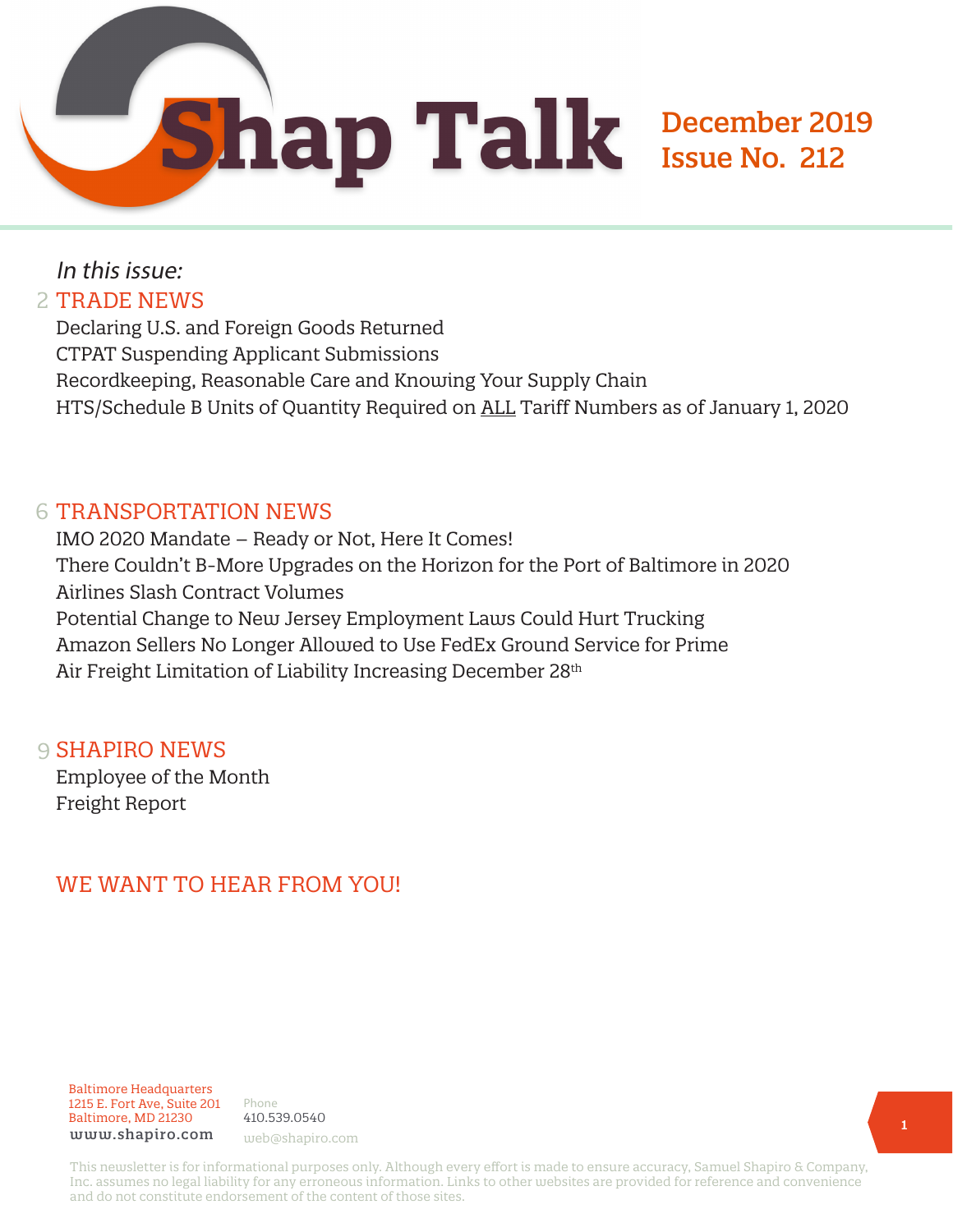

# **TRADE NEWS:**

# Declaring U.S. and Foreign Goods Returned

American manufacturers, importers, and other entities are often encouraged to take advantage of U.S. Customs and Border Protection's (CBP) 'U.S. Goods Returned' program. Provision 9801.00.10 in the Harmonized Tariff Schedule (HTS) allows domestic and foreign products to return to the U.S. without being subject to duty and merchandise processing fees. However, the provision does stipulate that the goods cannot be physically changed in any way that improves them or makes them into a different product.

Sounds easy, right? Well, that's not necessarily true! For the goods to qualify for duty free entry, CBP requires a long list of proof that no efforts were made to undergo such transformation. Without the proper documentation, importers are left exposed to potential penalties, fines and/or CBP audits.

In order to receive the benefits of a 9801 'U.S. and Foreign Goods Return' duty claim, a U.S. importer must provide the following documents:

- A manufacturer's affidavit stating goods were made in the U.S. As the name implies, this is a form completed by the actual manufacturer of the goods. CBP requires this for any shipments that are valued over \$2000. If the shipment contains 10 different articles made by 10 different manufacturers, the importer may have to provide 10 different manufacturers' affidavits.
- A declaration from the foreign shipper stating that the good was not improved or repaired abroad.
- Some form of proof to demonstrate that the goods have been returned within 3 years from export. Accepted documents include but are not limited to: export invoices, export bill of ladings and Electronic Export Information filings (EEI).

It is also considered best practice for importers to establish control points in their compliance policy regarding 9801 claims which indicate:

- Operating procedures with the import broker to ensure that notification and acknowledgement are given by the importer at the time of entry.
- Employees responsible for communicating import instructions are trained on the applicable corporate 9801 controls and Customs regulations.
- Recordkeeping requirements are put into place to ensure that all documents required to be kept for 9801 claims are properly maintained.

Need assistance developing processes and procedures for returning goods? Contact our compliance experts at [compliance@shapiro.com.](mailto:compliance%40shapiro.com?subject=)

Baltimore Headquarters Baltimore Headquarters 1215 E. Fort Ave, Suite 201 www.shapiro.com <sub>web@shapiro.com</sub> Baltimore, MD 21230

Phone Phone rnone<br>410.539.0540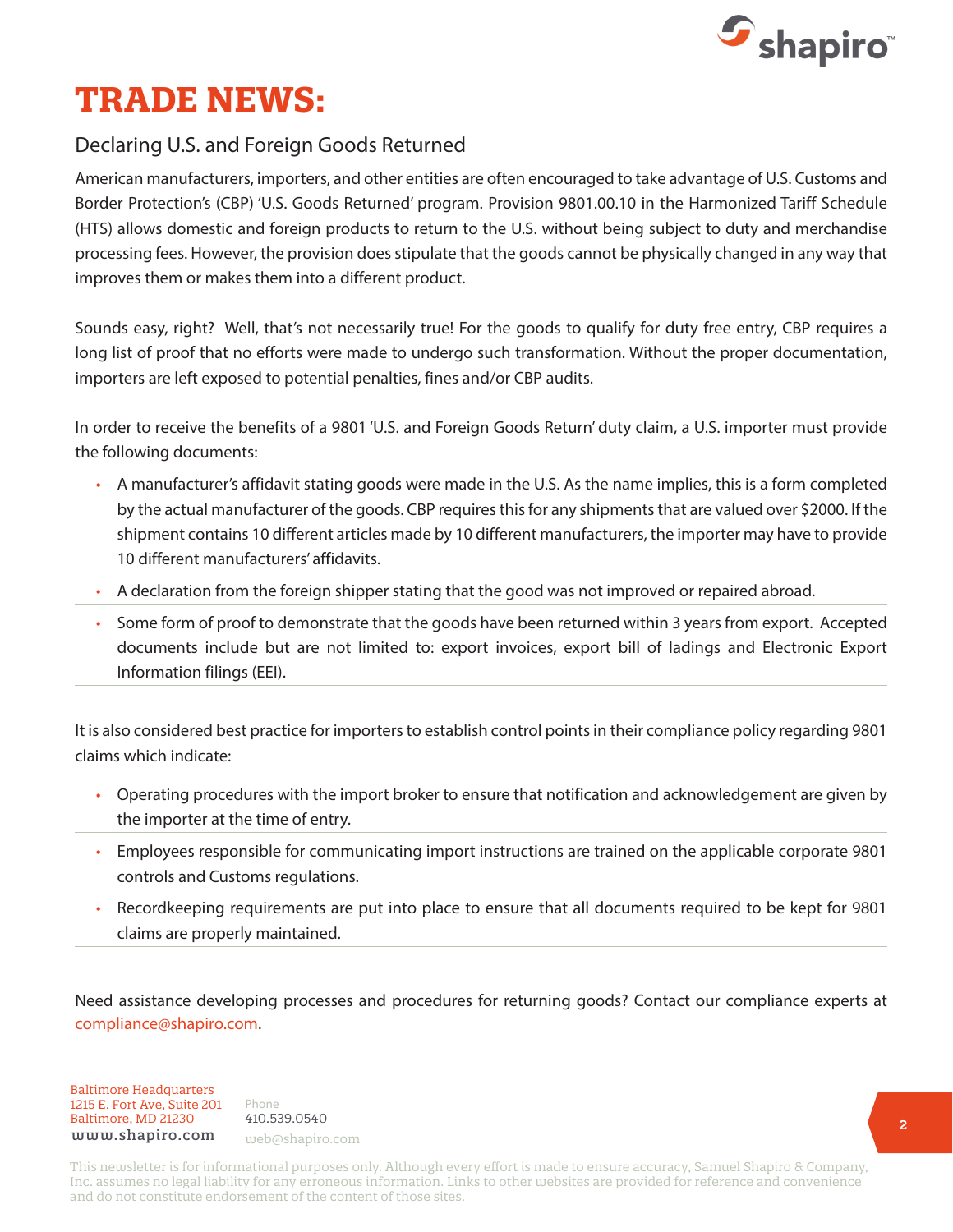

### CTPAT Suspending Applicant Submissions

 The Customs Trade Partnership Against Terrorism (CTPAT) will be suspending applicant submissions from January 1, 2020 through June 1, 2020 in order to update the Eligibility Requirements and Security Profile with the new Minimum Security Criteria (MSC).

As noted in our [July 2019 ShapTalk article,](https://www.shapiro.com/newsletters/july-2019-issue-207/#st-2) U.S. Customs and Border Protection (CBP) recently revised the CTPAT security criteria after 17 years, and now must update the portal to adhere to the new requirements.

As a refresher, CTPAT Membership is open to 12 different business entities in the supply chain:

• U.S. Importers • U.S. Exporters • U.S. Customs Brokers • U.S. Highway Carriers (Canada and Mexico) • Mexican Long-Haul Highway Carriers • Air Carriers • Consolidators • Third Party Logistics Providers • Rail Carriers • Sea Carriers • Foreign Manufacturers • U.S. Marine Port Authority & Terminal Operators

Anyone interested in submitting a CTPAT application is asked to check back with CBP officials after June 1, 2020.

Please note: It does take some time to get everything ready to apply. Despite the temporary hiatus, Shapiro highly recommends that you do not stop working on your CTPAT process.

Interested in finding out more, or becoming a CTPAT partner? Contact us at [compliance@shapiro.com](mailto:compliance%40shapiro.com?subject=) for assistance!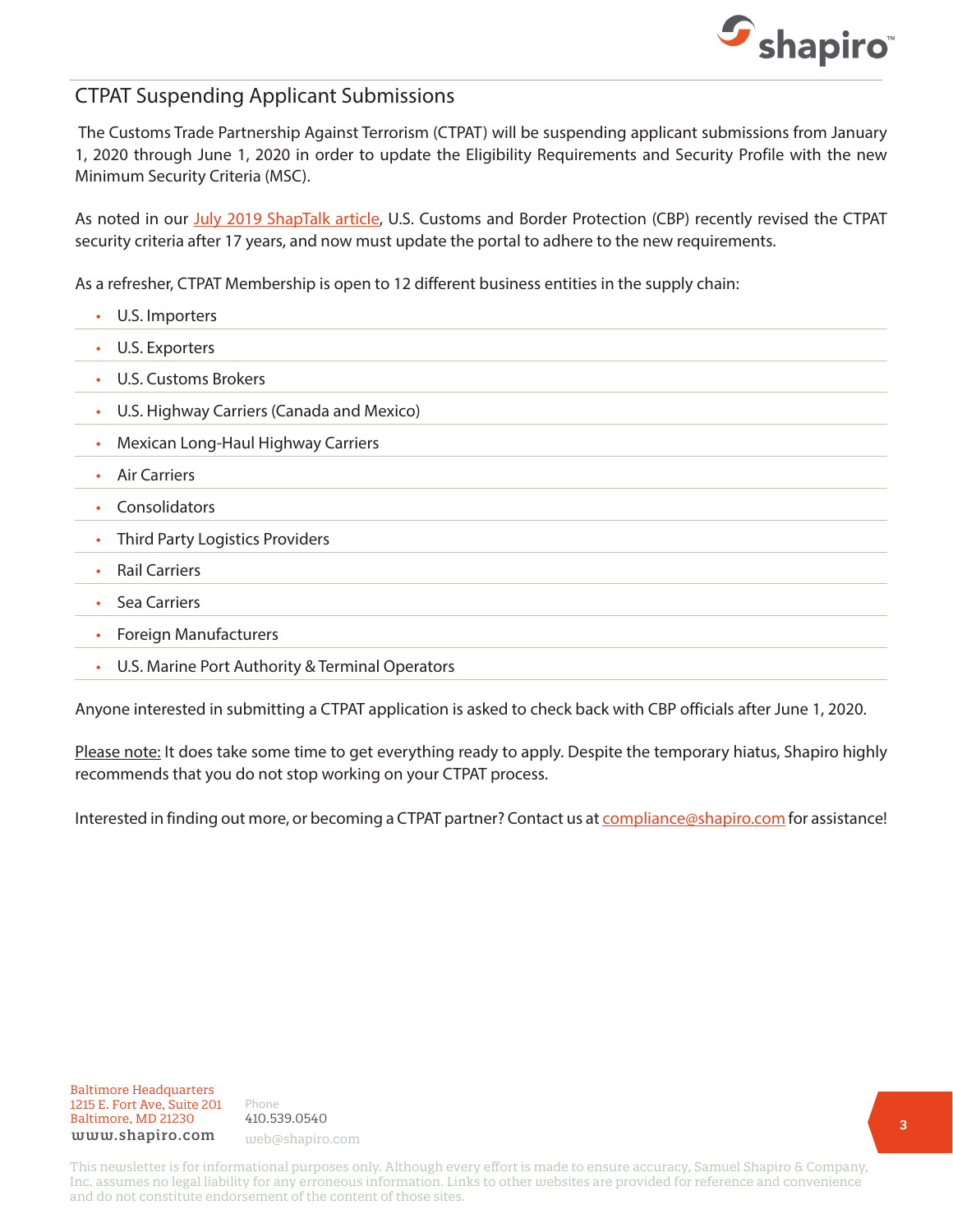

## Recordkeeping, Reasonable Care and Knowing Your Supply Chain

Over the past year, importers have faced many challenges that have disrupted supply chains, cut into profits and injected constant fear about what the future may bring. The financial setbacks that importers have suffered as a result of these issues were largely uncontrollable. However, it is possible to properly manage your import compliance process to avoid penalties and lessen fear!

#### Proper recordkeeping and exercising reasonable care can help lower your financial risk

In terms of financial penalties that carry the greatest risk for importers, recordkeeping tops the list. However, with proper procedures in place, it can also be the easiest violation and penalty to avoid.

Due to the current trade environment, government agencies such as U.S. Customs and Border Protection (CBP) are increasing scrutiny and enforcement in all areas and ensuring the accuracy of information with post entry reviews and audits. If CBP initiates an inquiry, compliance assessment, audit or investigation, they may examine any entry or records they deem relevant.

Importers are required to keep records for 5 years and must be able to produce them within 30 days of receiving an inquiry from CBP. Failure to do so carries the risk of severe consequences and fines.

#### Don't Snooze on the Basics - Penalties are not the wakeup call you requested

Every importer should take the time to review their internal procedures to make sure their company's [reasonable](https://www.shapiro.com/resources/reasonable-care-a-checklist-for-compliance/) [care and compliance standards](https://www.shapiro.com/resources/reasonable-care-a-checklist-for-compliance/) are up to date.

Here are a few questions to help you get started as an importer:

- Have you [established a reliable procedure/program](https://www.shapiro.com/blog/why-invest-in-a-compliance-program/) that ensures you know exactly what was ordered, where it was made, how it was made and what it is made of?
- Has a responsible and knowledgeable individual within your organization reviewed the Customs documentation prepared by you or your expert to ensure that it is full, complete and accurate? If that documentation was prepared outside your own organization, do you have a reliable system in place to ensure that you receive copies of the information as submitted to CBP; that it's reviewed for accuracy; and that CBP is apprised of any needed corrections in a timely manner?
- If you use an expert to assist you in complying with Customs requirements, have you discussed your imports in advance with that person and have you provided that person with full, complete and accurate information about the transactions? Furthermore, do you follow the advice received from your expert and keep a written record of the communications?
- Do you have a compliance program and procedures in place to ensure that your Customs entries are submitted correctly? Are they accessible to all employees who are involved in the importation process?
- Have you developed a reliable program or procedure to maintain and produce any required Customs entry documentation and supporting information?

If you're worried that your recordkeeping procedures are behind in the times, don't be alarmed! Shapiro's [compliance](mailto:mailto:compliance%40shapiro.com?subject=) [gurus](mailto:mailto:compliance%40shapiro.com?subject=) are happy to answer any questions or concerns you may have.

Baltimore Headquarters Baltimore Headquarters 1215 E. Fort Ave, Suite 201 www.shapiro.com <sub>web@shapiro.com</sub> Baltimore, MD 21230

Phone Phone rnone<br>410.539.0540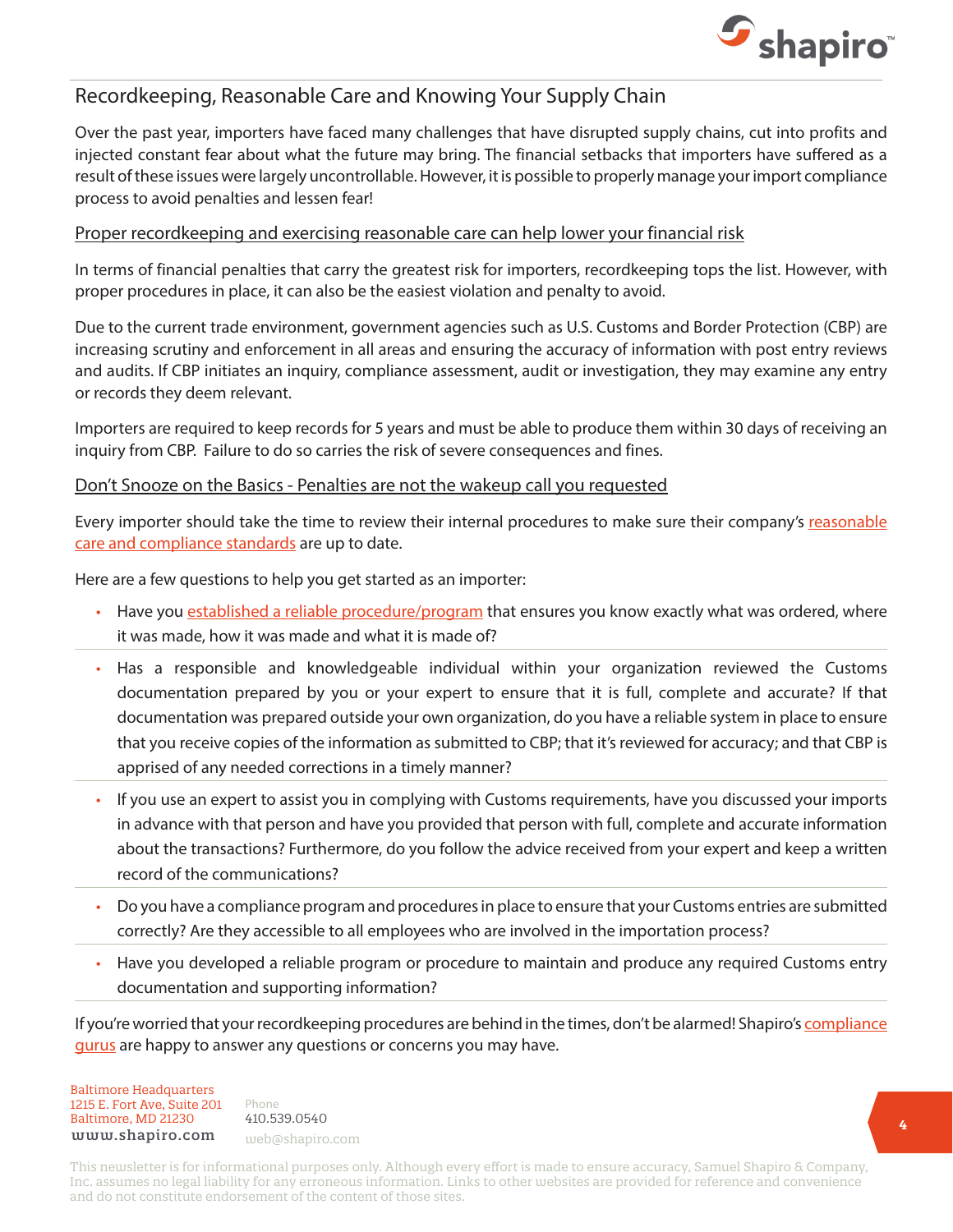

## HTS/Schedule B Units of Quantity Required on ALL Tariff Numbers as of January 1, 2020

[Per our December 11th Shap Flash](https://www.shapiro.com/alerts/hts/schedule-b-units-of-quantity-required-on-all-tariff-number-as-of-january-1-2020/), all remaining tariff numbers will have a specific unit of quantity (UOQ) assigned to them.

Under the [Trade Facilitation and Enforcement Act of 2015 \(TFTEA\),](https://www.shapiro.com/newsletters/december-2018-issue-200/#st-1) also referred to as the New Drawback Law, changes will be made to all HTS and Schedule B numbers for all units of measure currently indicated with an "X".

An " $X''$  appearing in the column for units of quantity means that no quantity (other than gross weight) is to be reported. All tariff numbers with a quantity measure of "X" will be replaced with an actual unit of measure to be used by U.S. Customs and Border Protection (CBP) to facilitate drawback claims.

If the specified units of quantity do not appear on your commercial invoice, Shapiro will be asking for additional information in order to submit the correct units of quantity to the [Automated Commercial Environment \(ACE\).](https://www.shapiro.com/services/automated-commercial-environment-ace/)

Implementation Timeline:

- January 1, 2019: All 659 dutiable statistical suffixes with a UOQ of "X" will have a specific UOQ assigned to them.
- June 3, 2019: List of the new UOQs for non-dutiable statistical suffixes with a UOQ of " $X''$  posted to cbp.gov.
- January 1, 2020: All 851 non-dutiable statistical suffixes with a UOQ of "X" will have a specific UOQ assigned to them.

Links/Resources:

- [TFTEA HTS UOQ Change Fact Sheet](https://www.cbp.gov/sites/default/files/assets/documents/2019-Jun/TFTEA HTS UOQ X Change Fact Sheet_0.pdf)
- [New HTSUS UOQ List \(Dutiable\)](https://www.cbp.gov/sites/default/files/assets/documents/2019-Dec/New HTSUS UOQ List %28Dutiable%29.pdf)  already implemented effective 1/1/19
- [New HTSUS UOQ List \(Duty-Free\)](https://www.cbp.gov/sites/default/files/assets/documents/2019-Dec/New HTSUS UOQ List 1.4 %28Duty-Free%29.pdf) to be implemented effective 1/1/20

Questions and concerns regarding the new UOQs can be directed to CBP's 484(f) Team – [484f@cbp.dhs.gov.](mailto:484f%40cbp.dhs.gov?subject=)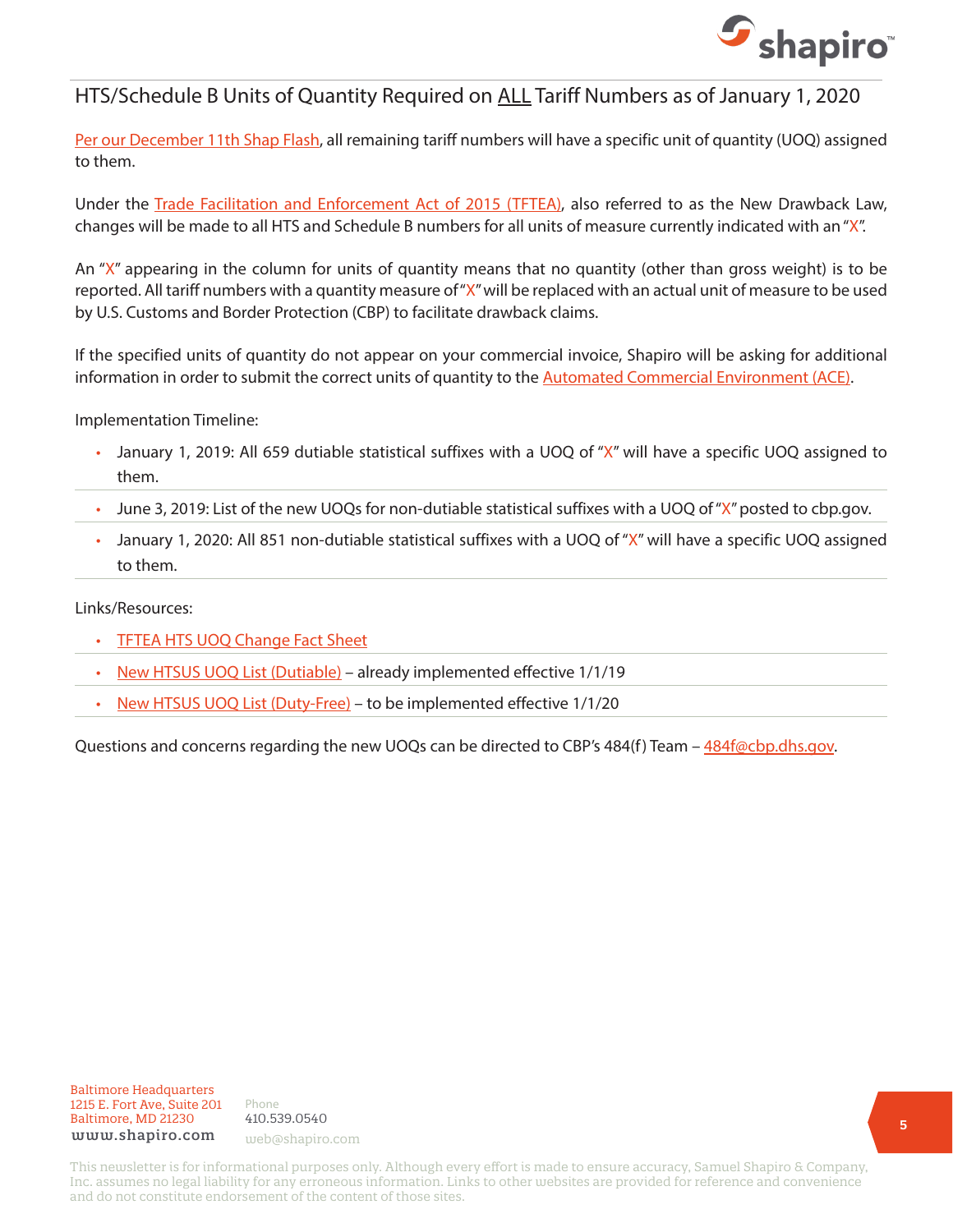

# **TRANSPORTATION NEWS:**

# IMO 2020 Mandate – Ready or Not, Here It Comes!

As referenced in our [November Freight Report,](https://www.shapiro.com/wp-content/uploads/November-2019_Shapiro-Freight-Report.pdf) we are roughly 1 month away from the IMO 2020 effective date, which mandates that carriers must burn 0.5% very low sulfur fuel oil (VLSFO) or operate vessels with exhaust scrubbers to meet IMO 2020 emissions regulations.

In light of the above, carriers have begun implementing various surcharges as a means of maintaining profitability and recouping the costs associated with adherence to IMO 2020. Earlier this month, we published a [Shap Flash](https://www.shapiro.com/alerts/imo-2020-surcharge-summary-december-1-2019-update/) [containing a list of surcharges](https://www.shapiro.com/alerts/imo-2020-surcharge-summary-december-1-2019-update/) broken down by carrier and alliance.

As of now, the surcharges are all over the place, with [none of the offered "formulas" providing adequate clarity](https://www.shapiro.com/wp-content/uploads/Shapiro-Freight-Report-December-2019.pdf) around the proposed price increases. Alliances are charging different surcharges than their counterparts who are operating the same size vessels, which indicates that there is still a lack of pricing uniformity and transparency in place among carriers. Because of this, many shippers are still convinced that carriers may be jacking up rates to help cover their own higher costs.

Carriers are holding firm with the higher surcharge rates to help supplement the money lost from switching to low sulfur compliant fuel alternatives. Analysts expect carriers' surcharges to increase after the January 1st deadline to help offset the next wave of higher operating expenses carriers must undergo while burning low sulfur fuel or using scrubbers.

Although it's still early, freight forwarders have begun to implement higher surcharges with little pushback from cargo owners. The real question is – what happens after January 1st?

Contact our [marketing experts](mailto:mailto:web%40shapiro.com?subject=) today for the latest news on the IMO rollout and to learn how Shapiro's network of agents and steamship line contracts can be leveraged to mitigate risk for your supply chain.

# There Couldn't B-More Upgrades on the Horizon for the Port of Baltimore in 2020

#### Port of Baltimore Acquires Funding for Double-Stack Rail Access

The Maryland Port Authority announced the successful acquisition of the final \$103 million in funding needed to move forward with plans to create double-stack intermodal rail access at the Port of Baltimore, an involved process that requires the vertical expansion of the Howard Street Tunnel to adequately accommodate double-stacked cargo.

The news brings renewed excitement to the Howard Street Tunnel project, which is expected to help Baltimore compete with other ports along the East coast for discretionary cargo routed to the Midwest. Currently, officials revealed that they have raised almost 80% of the total \$466 million in funding needed to complete the project.

Baltimore Headquarters Baltimore Headquarters 1215 E. Fort Ave, Suite 201 www.shapiro.com <sub>web@shapiro.com</sub> Baltimore, MD 21230

Phone Phone rnone<br>410.539.0540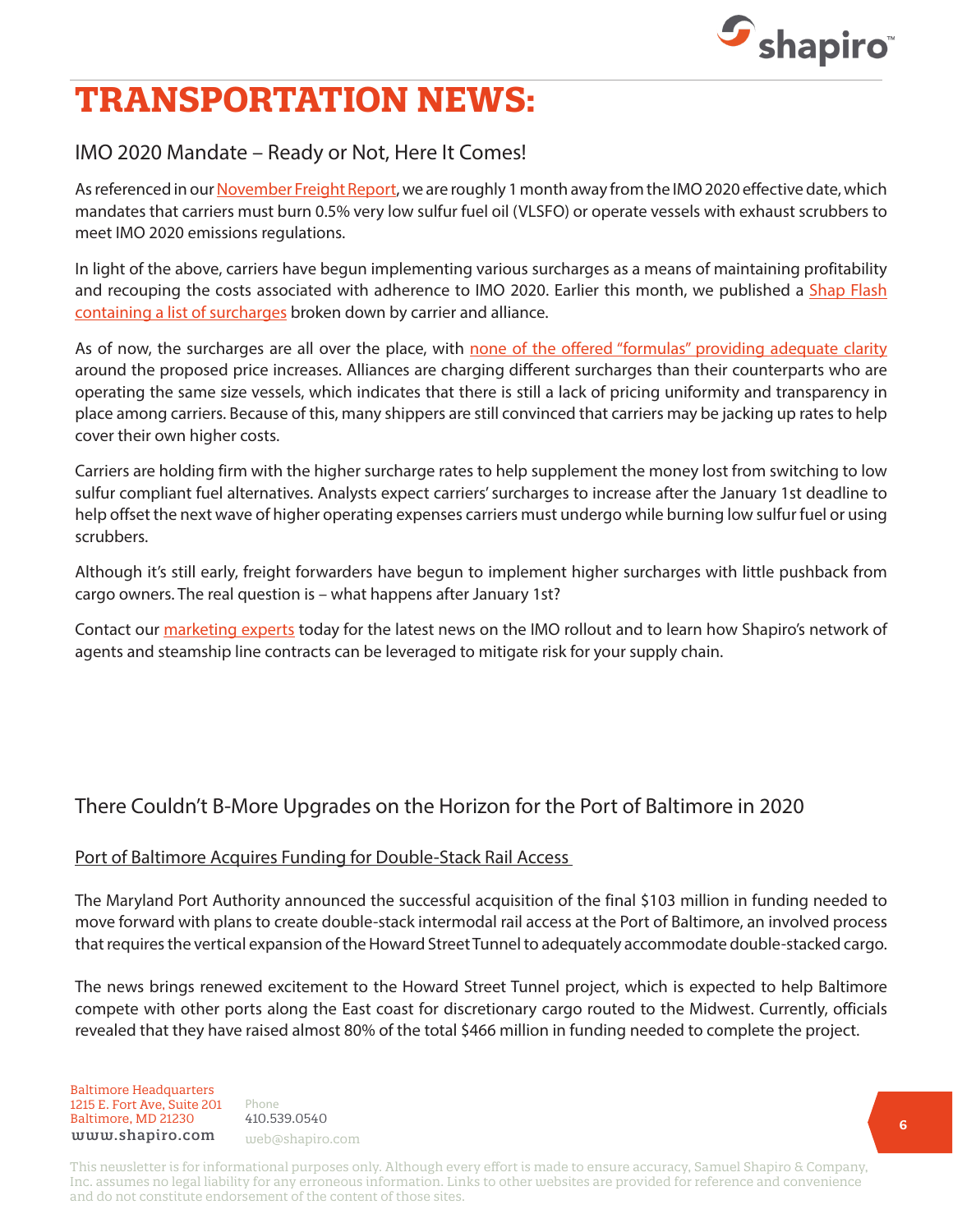

Sources of funding include:

- \$125 million Federal grants
- \$147 million Maryland Department of Transportation (MDOT)
- [\\$91 million CSX Transportation \(rail line operator\)](https://www.shapiro.com/newsletters/january-2019-issue-201/#st-9)

However, officials could not release the source of the latest \$103 million in funding.

Port authorities have yet to announce a start date for the project, as CSX still needs to decide between two methods it could use to raise the tunnel. However, the entire project is estimated to take between 3 ½ to 5 years to complete.

The pursuit of double-stack rails in Baltimore has already taken 7 years thus far, as the project saw several failed attempts to solve the constraints brought on by the 121 year old, 1.7 mile long Howard Street Tunnel expansion.

#### Work to Begin on New 14,000 TEU Berth in Q1

The Port of Baltimore appears to be in hot pursuit of boosting cargo infrastructure across the board, as officials also revealed plans to expand one of the existing four berths at the Seagirt Marine Terminal in 2020.

The \$120 million project will allow the port to handle two 14,000 TEU ships simultaneously and increase capacity overall. It will be completed in two phases by Ports America Chesapeake (PAC) and is expected to be completed in 2021.

## Airlines Slash Cargo Volumes

Indications reveal that the turbulent air cargo market will continue to struggle as forwarders cut back their block space agreements with airlines as a result of a wariness to commit high volumes to a market with no signs of recovery.

Overall performance reports reveal that this year has been the weakest for air cargo since the global financial crisis and will likely result in a full-year decline for 2019. Some experts believe it was a bottom point for the market because of a 'perfect storm' of factors – which include trade wars, slowing global economic growth and political tension – and therefore host brighter outlooks for 2020. However, not everyone shares the same enthusiasm, as forwarders work to limit their commitments to air cargo and scale back operations.

For airlines, the news of impending scale backs has left a cloud of uncertainty, since they typically rely on the safety net that long term commitments provide in order to build future forecasts. With no predictable revenue stream in sight, airlines could be forced to rely on the spot market to meet budget expectations, which would ultimately increase their exposure to the risks of today's volatile air market.

Experts anticipate that forwarders will see a measurable drop in long-term prices as airlines operating both freighters and passenger aircrafts make the necessary adjustments to fill volume while also maintaining schedules. With very little negotiating power in many situations, these airlines often have little control over what they can charge for their services.

Unfortunately, the 2020 air cargo market outlook is expected to begin on a bleak note, with demand not expected to pick up until the second half of the year.

Baltimore Headquarters Baltimore Headquarters 1215 E. Fort Ave, Suite 201 www.shapiro.com <sub>web@shapiro.com</sub> Baltimore, MD 21230

Phone Phone rnone<br>410.539.0540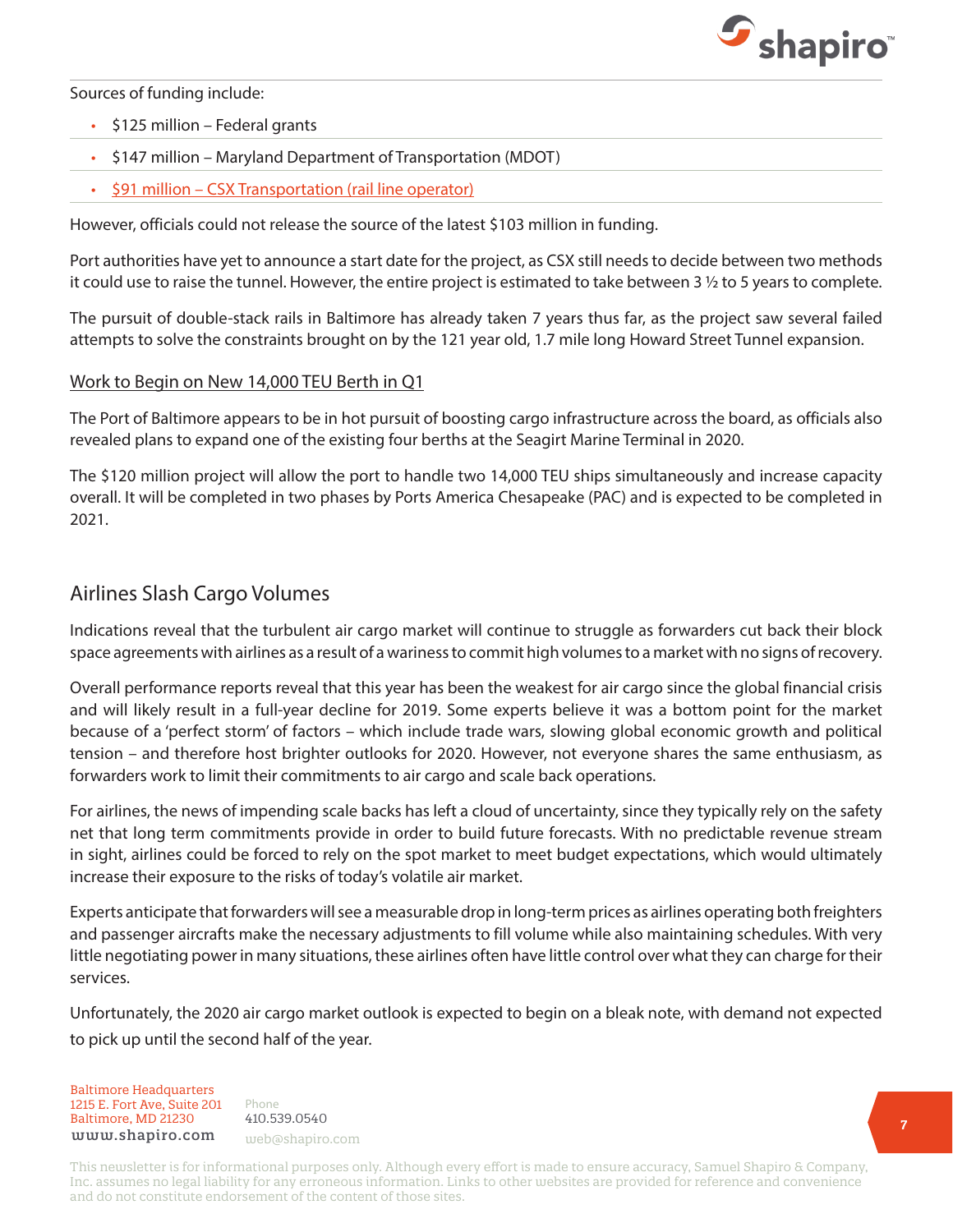

## Potential Change to New Jersey Employment Laws Could Hurt Trucking

It appears that New Jersey is following in the footsteps of [California's recently passed AB5 legislation](https://www.shapiro.com/newsletters/november-2019-issue-211/#st-6) that restricts the way companies can classify employees. Back in July, NJ Governor Phil Murphy commissioned a report which pushes the state to hold a magnifying glass over misclassified employees. The law, which passed on July 9th, allows the State Department of Labor to put a stop work order on companies that violate related laws. The report quickly grabbed the attention of NJ based trucking companies, who are now protesting proposed legislation by pushing for an exemption.

First proposed in the Senate, the S-4204 bill shifts the three-point test companies use to classify employees as independent contractors. In the traditional test a trucking company cannot hire an owner-operator as an independent contractor if they meet one of the below requirements:

- A: The worker is free to perform services without the control or direction of the company.
- B: The worker is performing work tasks that are outside the usual course of the company's business activities.
- C: The worker is customarily engaged in an independently established trade, occupation, or business of the same nature as that involved the work performed

The proposed legislation addresses point B by removing the assumption that the worker is an independent contractor just because the work is done outside of the company that hires them. The new test would have a significant impact on the 90% of NJ port truckers currently operating under the definition and would doubtlessly cause labor slowdowns and driver/equipment shortages.

In today's market, trucking companies operate with a mixture of independent contractors and full-time employees, and they can rapidly scale their work force, as needed, by utilizing owner-operators.

The Teamsters Union, which protects workers, points out that employers of owner-operators that are currently classified as independent contractors are not required to contribute towards healthcare, insurance, fuel, taxes, tolls, repairs and truck purchase costs. They also have different requirements under overtime laws.

The bill has not yet been scheduled for review in any legislative session through January 13th. Although S-4204 is ready for a floor vote, the Assembly version, known as A5936, must still pass through an appropriations committee before it can reach a floor vote. While the legislation is stalled for now, trucking companies and Unions alike will be diligently keeping tabs on its progress.

# Amazon Sellers No Longer Allowed to Use FedEx Ground Service for Prime

Third-party sellers on Amazon will no longer be able to use the FedEx Ground Delivery service for Prime shipments, according to a recent company announcement. The change is expected to go into effect this week and will last until Amazon determines that FedEx's delivery performance data improves. In the meantime, Amazon merchants will still be allowed to utilize FedEx Express for Prime shipments, though it's a much pricier option.

Amazon allowed third-party sellers to continue shipping via FedEx Ground over the past few months, despite the company parting with the service back in September. Although the company is said to be developing in-house delivery operations and utilizing independent contractors to handle deliveries in an effort to phase out its shipping competitors, vendors can still use FedEx Ground services on non-Prime orders (for now).

Baltimore Headquarters Baltimore Headquarters 1215 E. Fort Ave, Suite 201 www.shapiro.com <sub>web@shapiro.com</sub> Baltimore, MD 21230

Phone Phone rnone<br>410.539.0540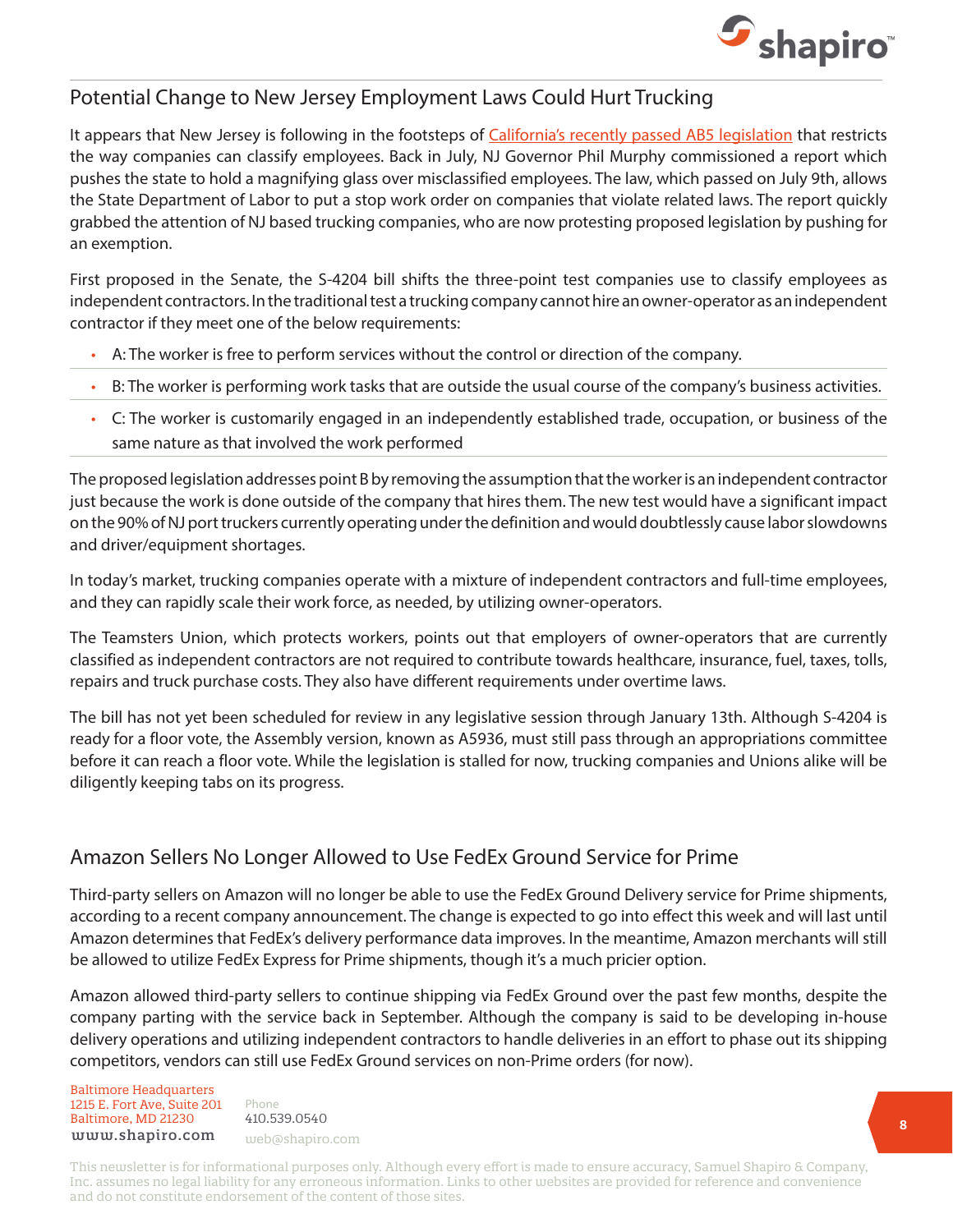

Third-party sellers accounted for nearly 58% of Amazon's retail activity in 2018, however the forecasted impact on FedEx is described as "miniscule". Analysts expect small businesses to be impacted the most by the limited shipping options available during the busiest time of the year.

As any online retailer knows, it's important to have a reliable partner on your side. [Visit our website](https://www.shapiro.com/services/ecommerce-shipping/) to learn more about our e-commerce shipping solutions and how we can help you scale sustainably!

## Air Freight Limitation of Liability Increasing December 28<sup>th</sup>

Under the Montreal Convention, a multilateral treaty that provides for the uniformity of rules for the compensation of damages of passenger baggage and cargo, the liability for air carriers is set to increase from 19 SDRs per kilo to 22 SDRs per kilo on December 28, 2019.

Special Drawing Rights (SDR) is a term describing a measure of currency that fluctuates daily and is calculated by the International Monetary Fund (IMF) via several currencies. The SDR is reviewed by the International Civil Aviation Organization every 5 years to account for inflation.

As of December 13, the basic limit of air carrier liability for cargo loss or damage is 19 SDRs per kilo (\$1.384 /per kilo), but this will increase approximately 14% by the end of the month, providing better compensation for cargo shippers and more exposure to carriers. However, in cases where air waybills state a higher carrier liability limit, then the basic limit applies to the damaged cargo and not the entire shipment, unless damage effects the whole shipment.

# **SHAPIRO NEWS:**

#### Employee of the Month

As previously featured in Shap Talk, Shapiro has been sharing with you the names of employees who have been recognized for their exceptional efforts and contributions to our Company. At Shapiro, we continually work to develop, challenge, and inspire all of our employees to grow individually and with the Company.

This month, we would like to recognize Shian Coleman, Customs Entry Specialist.

Shian handles some of our biggest accounts, which bring in a wide variety of items and could be a headache for most, but she handles it superbly. She is always on top of invoices and makes sure the correct information gets passed along. Shian goes above and beyond to reach out to customers to ask questions to help save time. By doing so, the team can whip through her requests and get them back to her promptly. Her hard work and effort exemplify what it truly means to be a team player. Congratulations Shian!



We encourage you to provide us with employee feedback! Please email us at [hr@shapiro.com](mailto:hr%40shapiro.com?subject=).

Baltimore Headquarters Baltimore Headquarters 1215 E. Fort Ave, Suite 201 www.shapiro.com <sub>web@shapiro.com</sub> Baltimore, MD 21230

Phone Phone rnone<br>410.539.0540